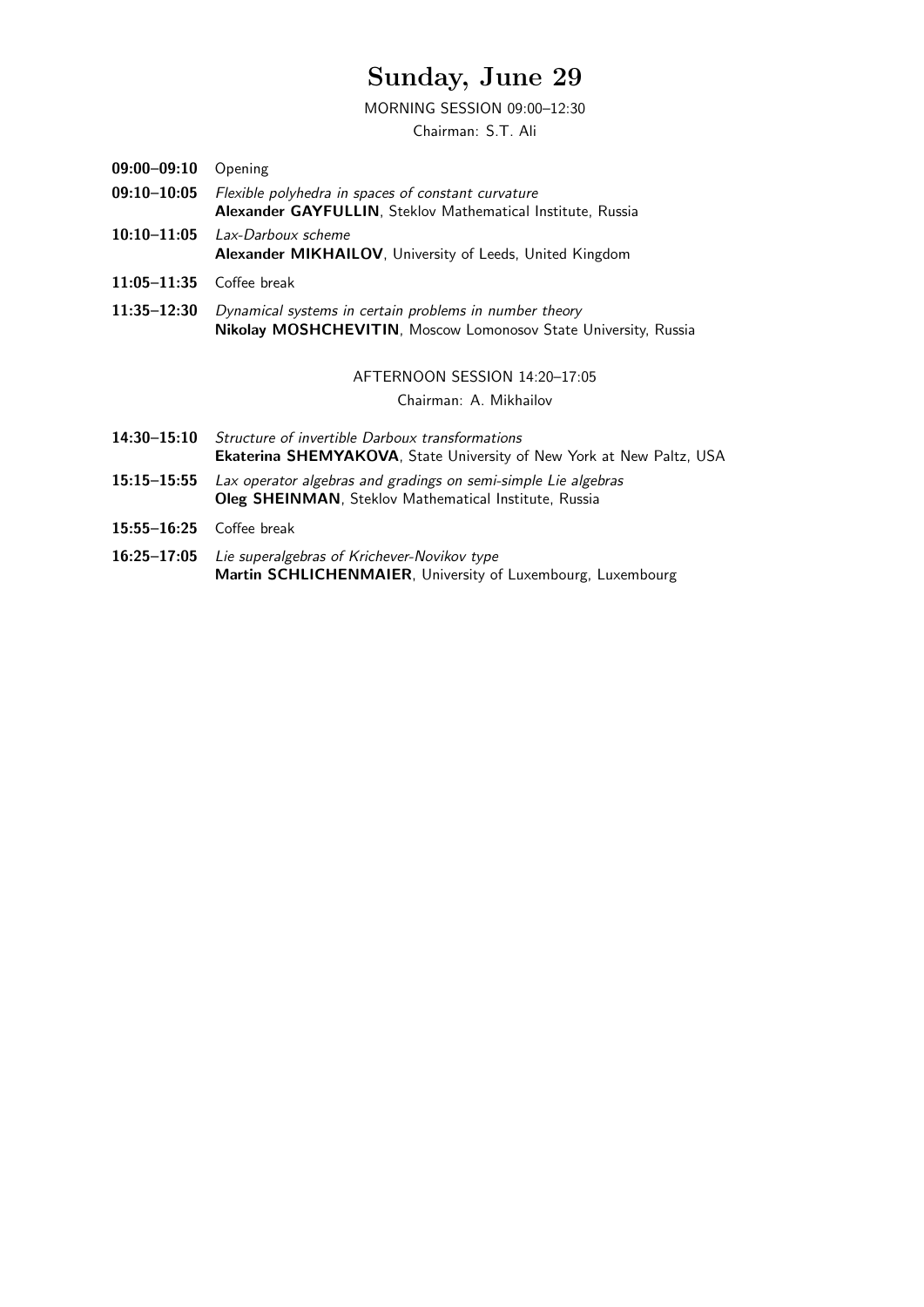# Monday, June 30

MORNING SESSION 09:00–12:35

Chairman: S. Paycha

| 09:00–09:55 On the origin of higher braces                                           |
|--------------------------------------------------------------------------------------|
| <b>Martin MARKL.</b> Mathematical Institute of the Academy, Czech Republic           |
| 10:00–10:55 The BV formalism for $L_{\infty}$ -algebras and quantum $\infty$ -groups |

- Alexander VORONOV, University of Minnesota / Kavli IPMU / IHES, USA
- 10:55–11:25 Coffee break
- 11:25–12:05 Consistent interactions and involution Simon LYAKHOVICH, Tomsk State University, Russia
- 12:10–12:35  $L_{\infty}$  algebras from multicontact geometry Luca VITAGLIANO, Università degli Studi di Salerno, Italy

#### AFTERNOON SESSION 14:30–16:50

Chairman: A. Voronov

- 14:30-15:10 Peierls' brackets in non-Lagrangian field theory Alexey SHARAPOV, Tomsk State University, Russia
- 15:15–15:55 On  $n$ -ary analogue of Lie (super)algebras Elizaveta VISHNYAKOVA, University of Luxembourg, Luxembourg
- 15:55–16:25 Coffee break
- 16:25–16:50 On volumes of classical supermanifolds Theodore VORONOV, University of Manchester, United Kingdom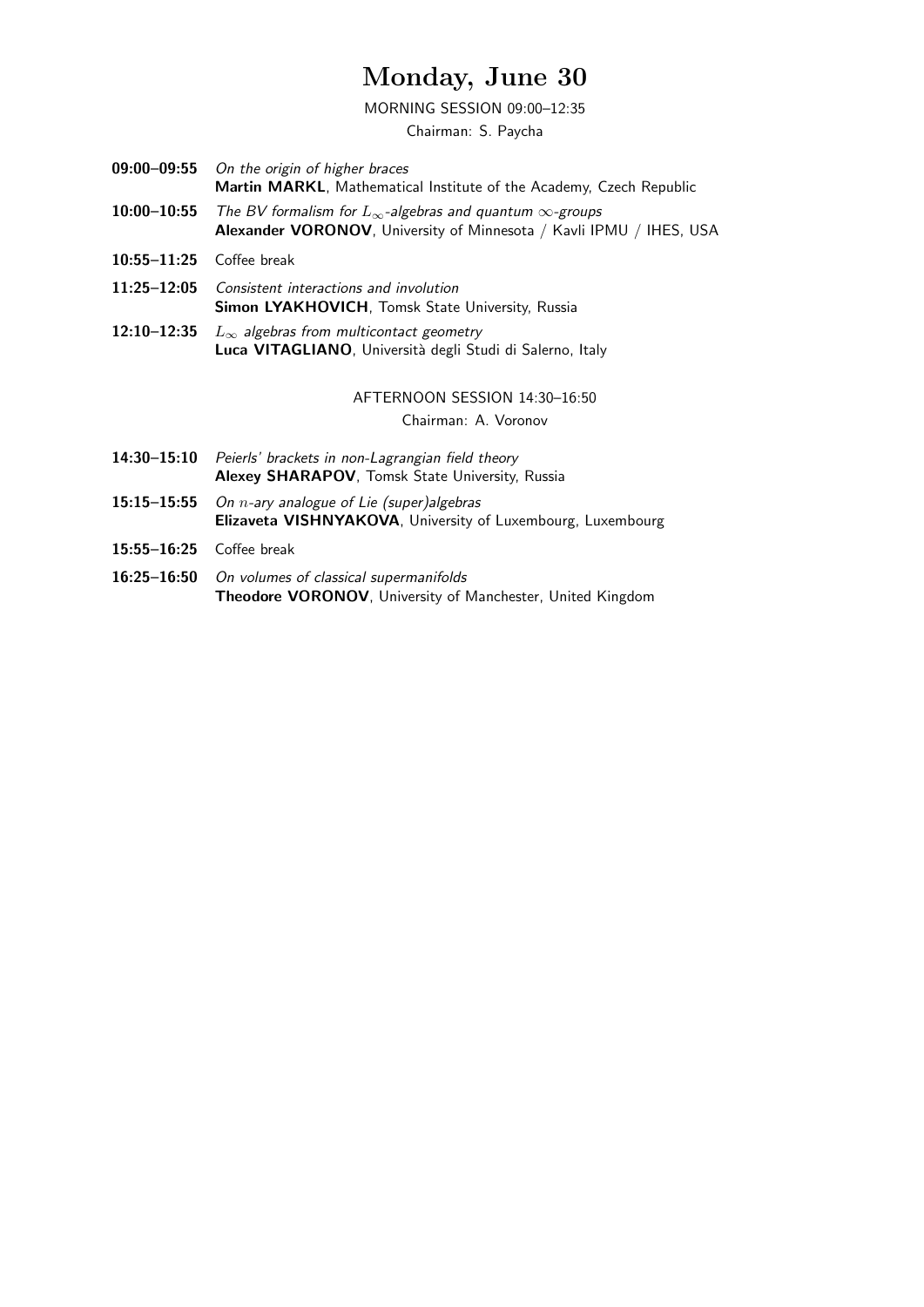# Tuesday, July 1

MORNING SESSION 09:00–12:05

Chairman: K. Mackenzie

- 09:00–09:55 Normal Forms in Poisson Geometry and Lie Groupoid Theory (part 1) Rui Loja FERNANDES, University of Illinois at Urbana-Champaign, USA
- 10:00–10:40 Poisson and Fourier transforms for tensor products Vladimir MOLCHANOV, Derzhavin Tambov State University, Russia
- 10:40–11:10 Coffee break
- 11:10–11:35 Stability of higher derivative dynamics Dmitry KAPARULIN, Tomsk State University, Russia
- 11:40–12:05 Bundle-theoretic methods for higher-order variational calculus Mikołaj ROTKIEWICZ, Instytut Matematyczny Polskiej Akademii Nauk, Poland

AFTERNOON SESSION 14:30–16:50

Chairman: J. Rembieliński

- 14:30–14:55 Towards nonlinear quantum information geometric foundations of quantum theory Ryszard KOSTECKI, Perimeter Institute for Theoretical Physics, Canada
- 15:00–15:25 Supersymmetric vector coherent states for systems with Zeeman coupling and spin-orbit interactions

Mahouton Norbert HOUNKONNOU, University of Abomey-Calavi, Benin

- 15:25–15:55 Coffee break
- 15:55–16:20 Coherent States on Discrete Spaces Goce CHADZITASKOS, České Vysoké Učení Technické v Praze, Czech Republic
- 16:25–16:50 On  $(a, b, c)$ –derivations of Jordan algebras Petr NOVOTNY, České Vysoké Učení Technické v Praze, Czech Republic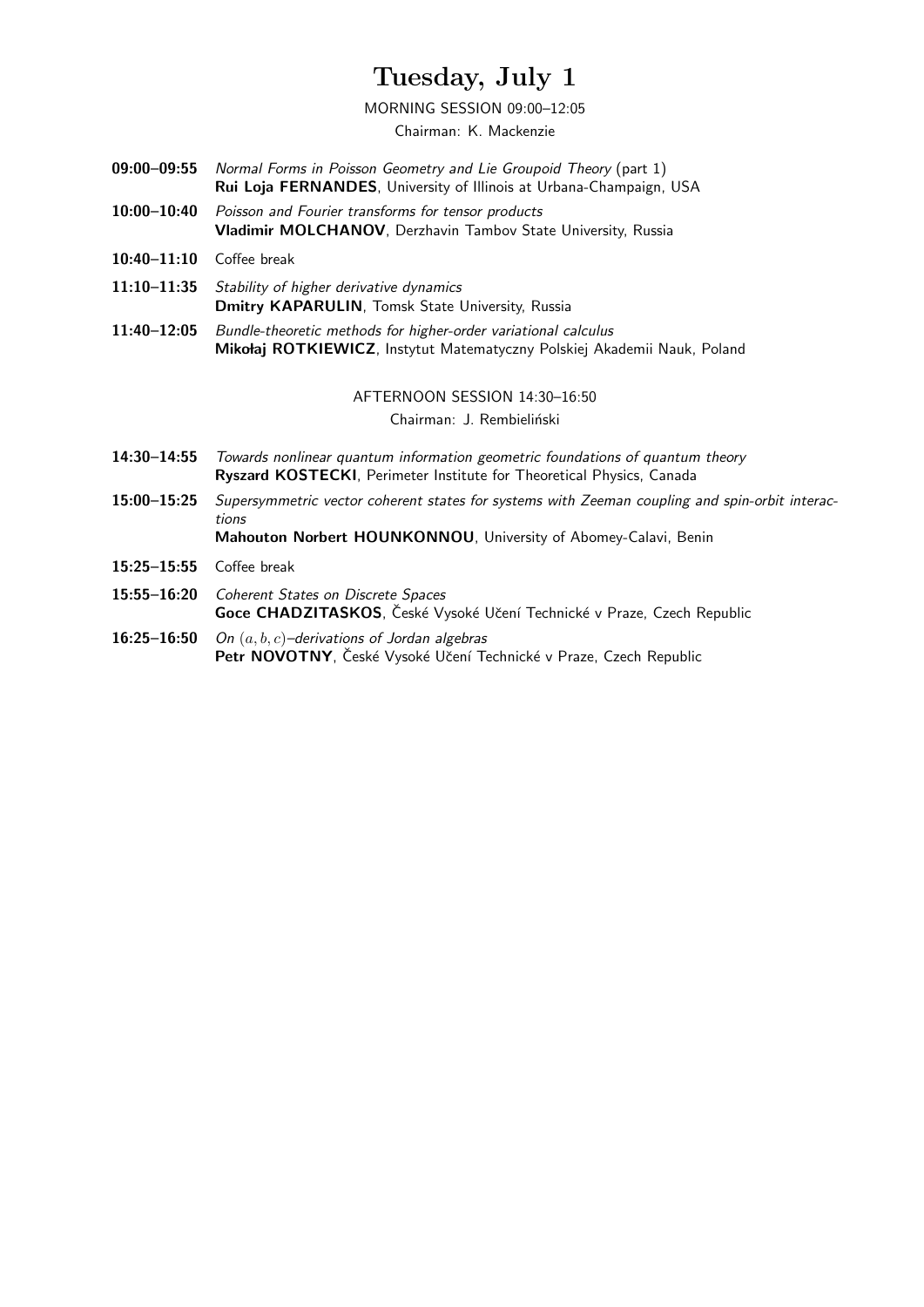### Wednesday, July 2

MORNING SESSION 09:00–12:50

Chairman: S. Nemirovski

- 09:00–09:55 Traces on the noncommutative torus Sylvie PAYCHA, Universität Potsdam, Germany
- 10:00–10:55 Measuring noncommutative spaces: the metric Andrzej SITARZ, Uniwersytet Jagielloński, Poland
- 10:55–11:25 Coffee break
- 11:25–12:20 Normal Forms in Poisson Geometry and Lie Groupoid Theory (part 2) Rui Loja FERNANDES, University of Illinois at Urbana-Champaign, USA
- 12:25-12:50 Algebroids associated to the groupoid of partially invertible elements of W<sup>\*</sup>-algebra Aneta SLIŻEWSKA, Uniwersytet w Białymstoku, Poland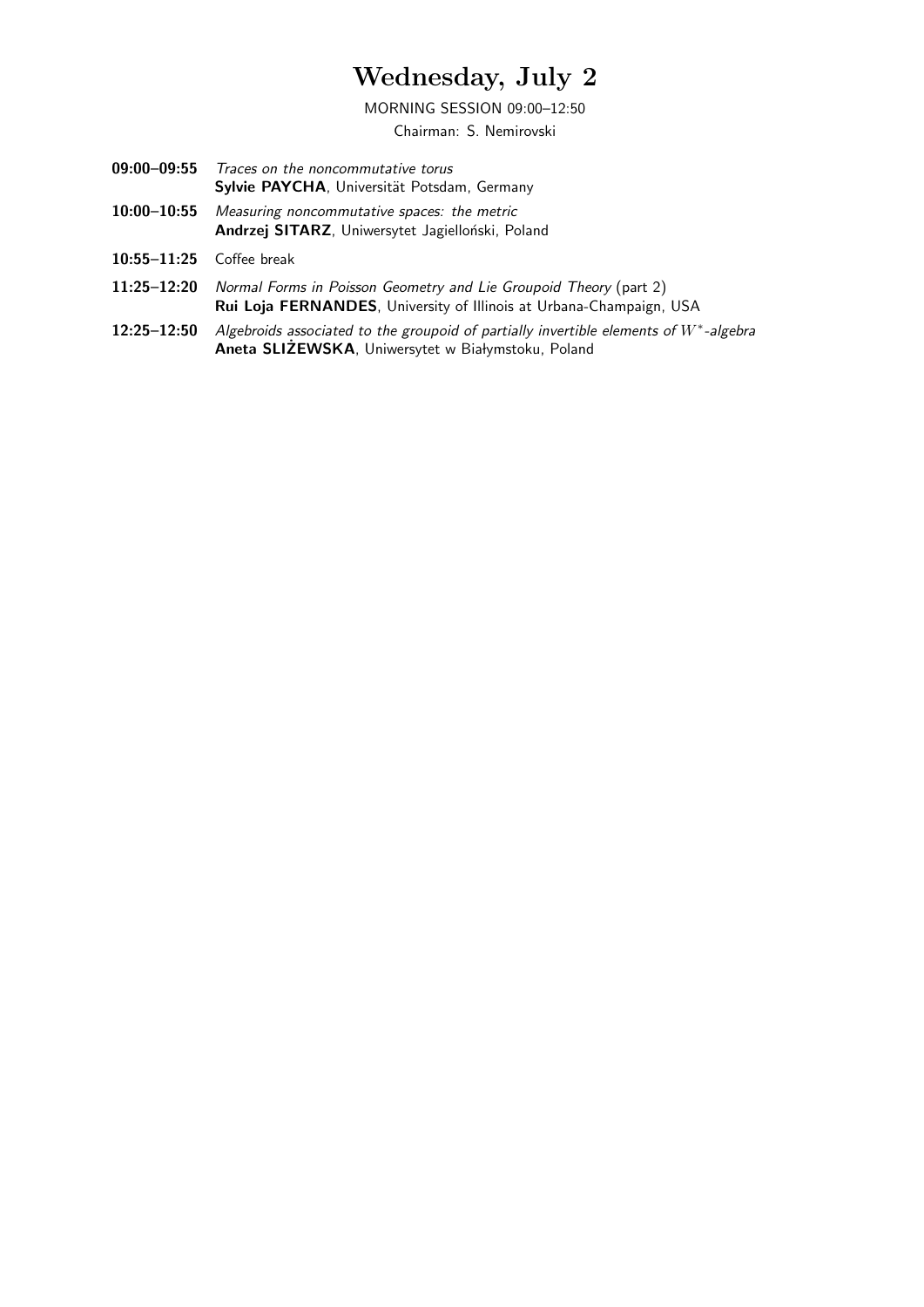# Thursday, July 3

#### MORNING SESSION 09:00–12:35

Chairman: A. Sergeev

- 09:00–09:55 Contact topology on spaces of light rays Stefan NEMIROVSKI, Steklov Mathematical Institute, Russia
- 10:00–10:55 Normal Forms in Poisson Geometry and Lie Groupoid Theory (part 3) Rui Loja FERNANDES, University of Illinois at Urbana-Champaign, USA
- 10:55–11:25 Coffee break
- 11:25–11:50 Deformation Quantization of Gauge theories with Separation of Variables Akifumi SAKO, Tokyo University of Science, Japan
- 11:55–12:35 Gap probabilities and Riemann-Hilbert problems in determinantal random point processes with or without outliers Marco BERTOLA, Concordia University, Canada

AFTERNOON SESSION 14:30–16:30

Chairman: M. Bertola

- 14:30–15:10 On bounded solutions of differential equation on the line Anatolij ANTONEVICH, Uniwersytet w Białymstoku, Poland
- 15:10–15:35 Coffee break
- 15:35-16:00 Integrable systems of Neumann type Alina DOBROGOWSKA, Uniwersytet w Białymstoku, Poland
- 16:05–16:30 Lie bundle of deformed skew-symmetric matrices Tomasz GOLIŃSKI, Uniwersytet w Białymstoku, Poland

POSTER SESSION 16:30–17:30 in the hall upstairs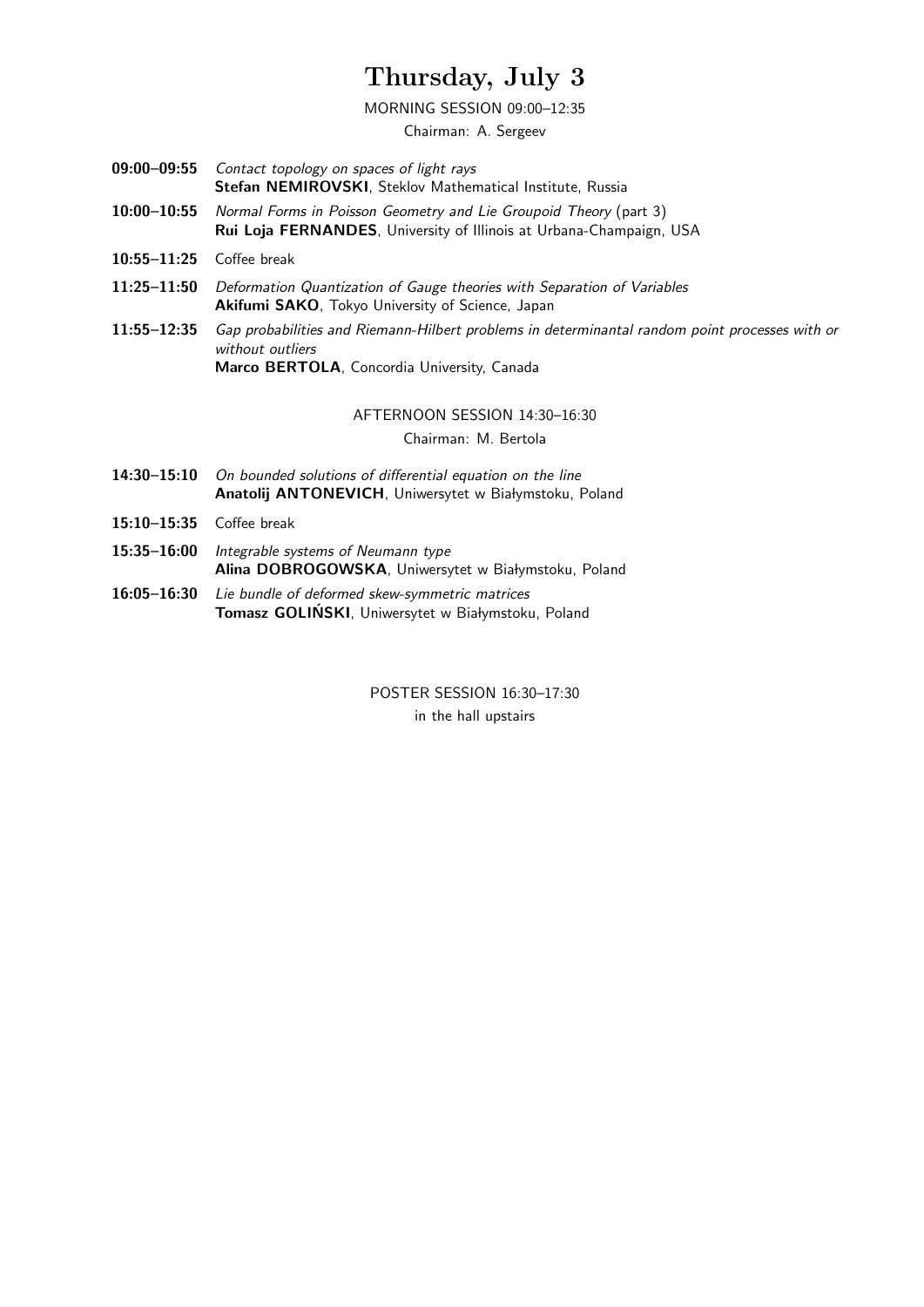### Friday, July 4

#### AFTERNOON SESSION 14:30–16:10

Chairman: A. Yoshioka

- 14:30–15:10 Nonlinear gauge transformations and the "hydrodynamical" formulation of quantum mechanics Gerald GOLDIN, Rutgers University, USA
- 15:15-15:40 Hidden Lorentz symmetry of the Hořava-Lifshitz gravity Jakub REMBIELIŃSKI, Uniwersytet Łódzki, Poland
- 15:45–16:10 On some quaternionic coherent states and wavelets Syed Twareque ALI, Concordia University, Canada

Special economics session 16:30–17:30 Chairman: B. Mielnik

- 16:30–16:45 From Nicolas Copernicus economical law up to the modern disasters Bogdan MIELNIK, CINVESTAV, Mexico
- 16:50–17:30 Is economics in crisis? Some remarks on the state of economic theory in the face of the post 2008 crisis

Lukasz HARDT, Uniwersytet Warszawski, Poland